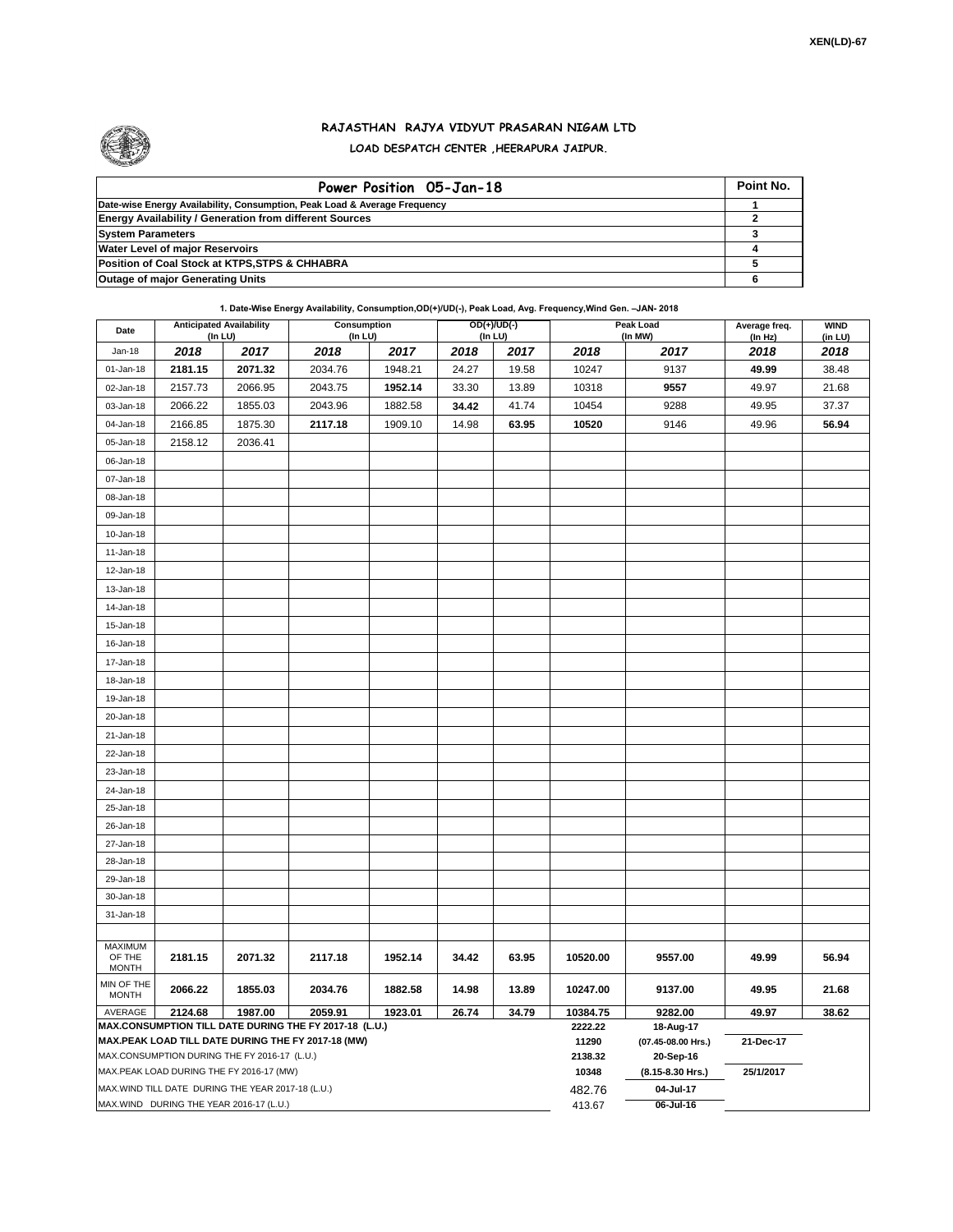## **2.Anticipated Availability/Generation From Different Sources**

| (In LU)        |                                                                                    |                                           |                                  |                              |  |  |  |  |  |
|----------------|------------------------------------------------------------------------------------|-------------------------------------------|----------------------------------|------------------------------|--|--|--|--|--|
| S.No.          | Sources Available to Rajasthan / Installed<br>Capacity as on 30.09.2016<br>(In MW) | Prior<br>assessment of<br>Avail. For next | Prior<br>assessment of<br>Avail. | Actual<br>Energy<br>Received |  |  |  |  |  |
|                |                                                                                    | Dav                                       | 4-Jan-18                         |                              |  |  |  |  |  |
| 1              | KTPS (1240/1240)                                                                   | 247.00                                    | 244.00                           | 227.29                       |  |  |  |  |  |
| $\overline{2}$ | STPS (1500/1500)                                                                   | 165.00                                    | 165.00                           | 143.98                       |  |  |  |  |  |
| 3              | DHOLPUR GAS CCPP (330/330)                                                         | 0.00                                      | 0.00                             | 0.00                         |  |  |  |  |  |
| 4              | RAMGARH (273.5/273.5)                                                              | 11.00                                     | 11.00                            | 10.94                        |  |  |  |  |  |
| 5              | RAPP-A(200/200)                                                                    | 43.00                                     | 43.00                            | 44.30                        |  |  |  |  |  |
| 6<br>7         | MAHI (140/140)<br>CHAMBAL (RPS+JS) (135.5/271)                                     | 0.00<br>38.62                             | 0.00<br>38.62                    | 8.51<br>39.35                |  |  |  |  |  |
| 8              | GIRAL LIGNITE (250/250)                                                            | 0.00                                      | 0.00                             | 0.00                         |  |  |  |  |  |
| 9              | CHHABRA TPS 1000/1000)                                                             | 164.00                                    | 164.00                           | 160.83                       |  |  |  |  |  |
| 10             | ADANI (TPS) + KALISINDH (TPS)<br>(1200+1200/1320+1200)                             | 513.00                                    | 505.00                           | 488.89                       |  |  |  |  |  |
| 11             | WIND FARM (3980.40/4119.15)                                                        | 40.00                                     | 41.00                            | 56.94                        |  |  |  |  |  |
| 12             | SOLAR POWER(737.70/1295.70)                                                        | 0.00                                      | 0.00                             | 2.89                         |  |  |  |  |  |
| 13             | CAPTIVE POWER PLANTS                                                               | 0.00                                      | 0.00                             | 0.00                         |  |  |  |  |  |
| 14             | REGIONAL (INTRA STATE) O.A. (VLTPS)<br>OPEN ACCESS                                 | 0.00                                      | 0.00                             | 0.00                         |  |  |  |  |  |
| 15<br>16       | BIOMASS - (101.95/119.25)                                                          | $-1.70$<br>4.00                           | $-3.38$<br>3.00                  | $-3.38$<br>3.63              |  |  |  |  |  |
| 17             | BARSINGHSAR LTPS(250/250)                                                          | 54.00                                     | 54.00                            | 52.47                        |  |  |  |  |  |
| 18             | RAJWEST (1080/1080)                                                                | 201.00                                    | 201.00                           | 187.62                       |  |  |  |  |  |
|                | <b>TOTAL (A): 1-18</b>                                                             | 1478.92                                   | 1466.24                          | 1424.26                      |  |  |  |  |  |
| 19             | <b>BBMB COMPLEX</b>                                                                |                                           |                                  |                              |  |  |  |  |  |
|                | a) BHAKRA(230.79/1516.3)                                                           | 28.86                                     | 30.10                            | 28.87                        |  |  |  |  |  |
|                | b) DEHAR (198/990)                                                                 | 5.41                                      | 5.88                             | 6.04                         |  |  |  |  |  |
|                | c) PONG (231.66/396)                                                               | 34.83<br>69.10                            | 37.02                            | 34.74                        |  |  |  |  |  |
| 20             | TOTAL : a TO c<br><b>CENTRAL STATIONS</b>                                          |                                           | 73.00                            | 69.65                        |  |  |  |  |  |
|                | d) SINGRAULI (300/2000)                                                            | 92.48                                     | 89.80                            | 90.24                        |  |  |  |  |  |
|                | e) RIHAND<br>(310.24/3000)                                                         | 110.23                                    | 128.41                           | 121.11                       |  |  |  |  |  |
|                | f) UNCHAHAR-I(20/420)                                                              | 5.87                                      | 5.98                             | 6.00                         |  |  |  |  |  |
|                | g) UNCHAHAR-II& III(61/630)                                                        | 23.37                                     | 23.76                            | 19.64                        |  |  |  |  |  |
|                | h) INDIRA GANDHI STPS(JHAJHAR) 0.00/1500)                                          | 0.00                                      | 0.00                             | 0.00                         |  |  |  |  |  |
|                | i) NCTPS DADRI St-II (43.22/980) + DADRI-TH                                        | 16.82                                     | 17.53                            | 11.35                        |  |  |  |  |  |
|                | j) DADRI GAS (77/830)<br>k) ANTA<br>(83.07/419)                                    | 0.00<br>11.13                             | 0.58<br>1.54                     | 0.57<br>0.05                 |  |  |  |  |  |
|                | I) AURAIYA<br>(61.03/663)                                                          | 0.00                                      | 0.00                             | 0.00                         |  |  |  |  |  |
|                | m) NAPP<br>(44/440)                                                                | 9.94                                      | 9.89                             | 9.89                         |  |  |  |  |  |
|                | n) RAPP-B<br>(125/440)                                                             | 16.75                                     | 16.75                            | 16.75                        |  |  |  |  |  |
|                | o) RAPP-C<br>(88/440)                                                              | 20.10                                     | 20.10                            | 20.10                        |  |  |  |  |  |
|                | p) SALAL<br>(20.36/690)                                                            | 0.71                                      | 0.71                             | 0.71                         |  |  |  |  |  |
|                | q) URI<br>(70.37/720)                                                              | 3.39                                      | 3.32                             | 3.35                         |  |  |  |  |  |
|                | r) TANAKPUR (10.86/94)                                                             | 0.38                                      | 0.35                             | 0.35                         |  |  |  |  |  |
|                | s) CHAMERA - (105.84/540)<br>t) CHAMERA-II (29.01/300)                             | 2.94<br>1.02                              | 3.14<br>1.02                     | 3.14<br>0.97                 |  |  |  |  |  |
|                | u) CHAMERA-III (25.21/231)                                                         | 0.71                                      | 0.71                             | 0.71                         |  |  |  |  |  |
|                | v) DHAULIGANGA (27/280)                                                            | 0.88                                      | 0.89                             | 0.89                         |  |  |  |  |  |
|                | w) DULHASTI (42.42/390)                                                            | 2.39                                      | 2.90                             | 2.61                         |  |  |  |  |  |
|                | x) SEWA (13/120)                                                                   | 0.43                                      | 0.43                             | 0.43                         |  |  |  |  |  |
|                | y) NJPC (112.00/1500)+RAMPUR(31.808/412.02)                                        | 6.25                                      | 6.93                             | 6.64                         |  |  |  |  |  |
|                | z) TEHRI (75/1000)                                                                 | 7.01                                      | 7.01                             | 7.01                         |  |  |  |  |  |
|                | aa) KOTESHWR (33.44/400) + PARBATI3 (56.73/520)                                    | 2.55                                      | 2.55                             | 5.74                         |  |  |  |  |  |
|                | ab) TALA                                                                           | 0.16                                      | 0.22                             | 0.22                         |  |  |  |  |  |
|                | ac) MUNDRA UMPP (380/4000)<br>ad) SASAN (372/3960)                                 | 66.85<br>88.56                            | 67.43<br>88.56                   | 67.43<br>88.56               |  |  |  |  |  |
|                | ae) FRKKA+KHLGN+TLCHR (70.18/3940)                                                 | 23.93                                     | 26.07                            | 24.49                        |  |  |  |  |  |
|                | af) URS POWER(DADRITH-I)                                                           | 0.00                                      | 0.00                             | 0.00                         |  |  |  |  |  |
|                | TOTAL SCHEDULE(a TO af)                                                            | 583.96                                    | 599.58                           | 578.59                       |  |  |  |  |  |
|                | <b>LOSSES</b>                                                                      | $-37.01$                                  | $-38.10$                         | $-39.67$                     |  |  |  |  |  |
|                | NET SCHEDULED                                                                      | 546.95                                    | 561.48                           | 538.92                       |  |  |  |  |  |
| 21             | BILATERAL (REG.) EXCL. BANKING                                                     | 3.34                                      | 3.46                             | 3.35                         |  |  |  |  |  |
| 22<br>23       | BANKING<br>BILATERAL(INTER-REG.). EXCLUDING (ISOA &                                | 15.74<br>113.16                           | 15.74<br>115.26                  | 15.74<br>113.16              |  |  |  |  |  |
| 24             | BANKING)<br>INTER STATE OPEN ACCESS (BILATERAL+IEX)                                | 1.70                                      | 3.38                             | 3.38                         |  |  |  |  |  |
| 25             | INDIAN ENERGY EXCHANGE                                                             | $-1.70$                                   | 3.40                             | 3.40                         |  |  |  |  |  |
|                | TOTAL(B): (19 TO 25)                                                               | 679.19                                    | 700.61                           | 677.94                       |  |  |  |  |  |
|                | TOTAL GENERATION (A +B) : 1 TO 25                                                  |                                           |                                  | 2102.21                      |  |  |  |  |  |
|                | OVER DRAWAL (+)/UNDER DRAWAL (-)                                                   |                                           |                                  | 14.98                        |  |  |  |  |  |
|                | <b>GRAND TOTAL</b>                                                                 | 2158.12                                   | 2166.85                          | 2117.19                      |  |  |  |  |  |
|                | <b>LAST YEAR</b>                                                                   | 2036.41                                   | 1875.30                          | 1909.10                      |  |  |  |  |  |